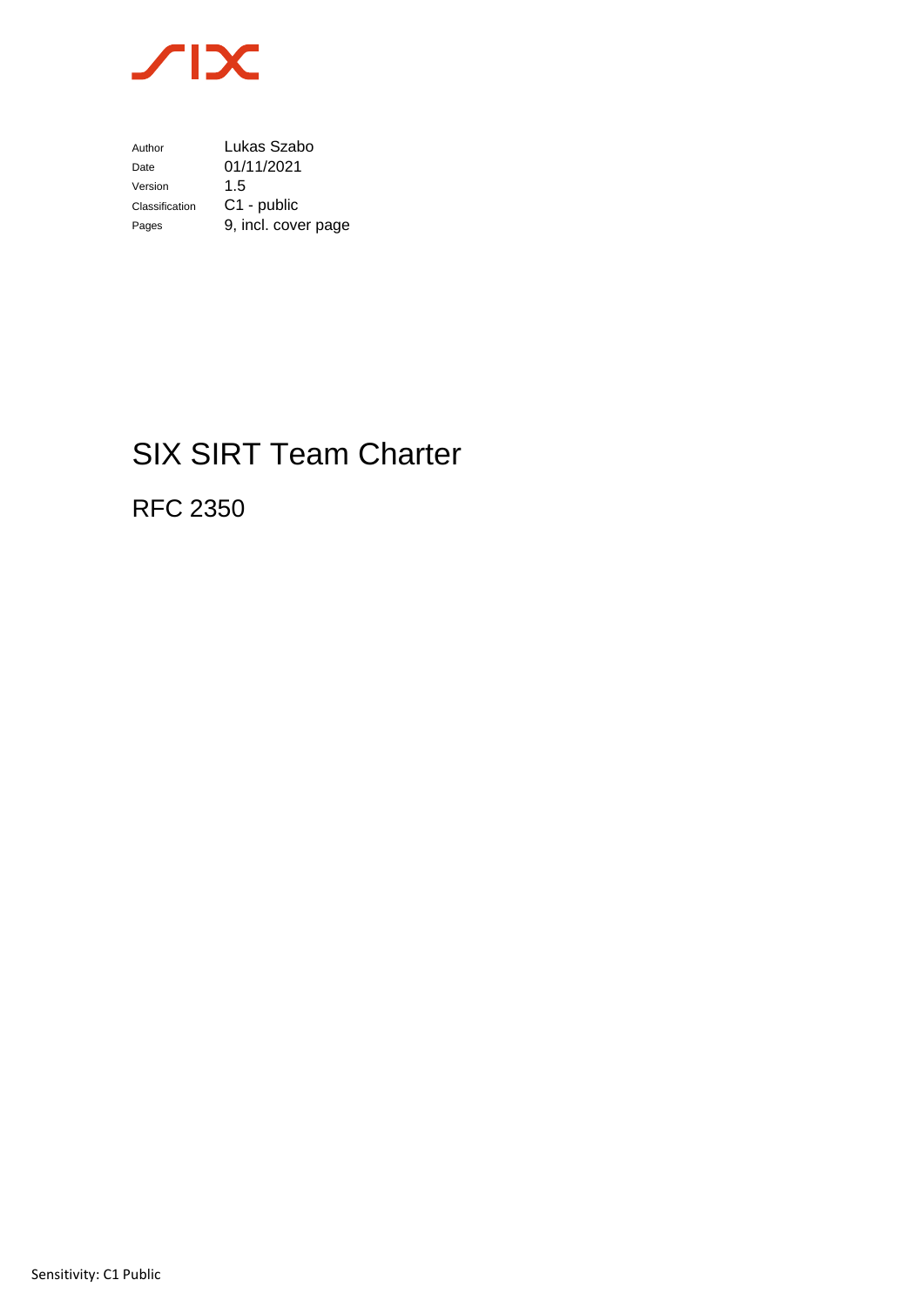## Document information

This document provides the form description of the SIX Security Incident Response Team (SIX SIRT) based on the RFC 2350 requirements.

#### *1.1. Date first published*

The first official version of the document has been published on 25/04/2018.

#### *1.2. Date of last update*

This is version 1.5 with the last date of update on 01/11/2021.

#### *1.3. Distribution list for notifications*

This document is kept current in the location described in 1.3 of this document. Any updates will be distributed internally for review before updating. For any questions regarding the document, please contact sirt(at)six-group.com.

1.4. Locations where this document may be found

This document is available internally and on the SIX public website.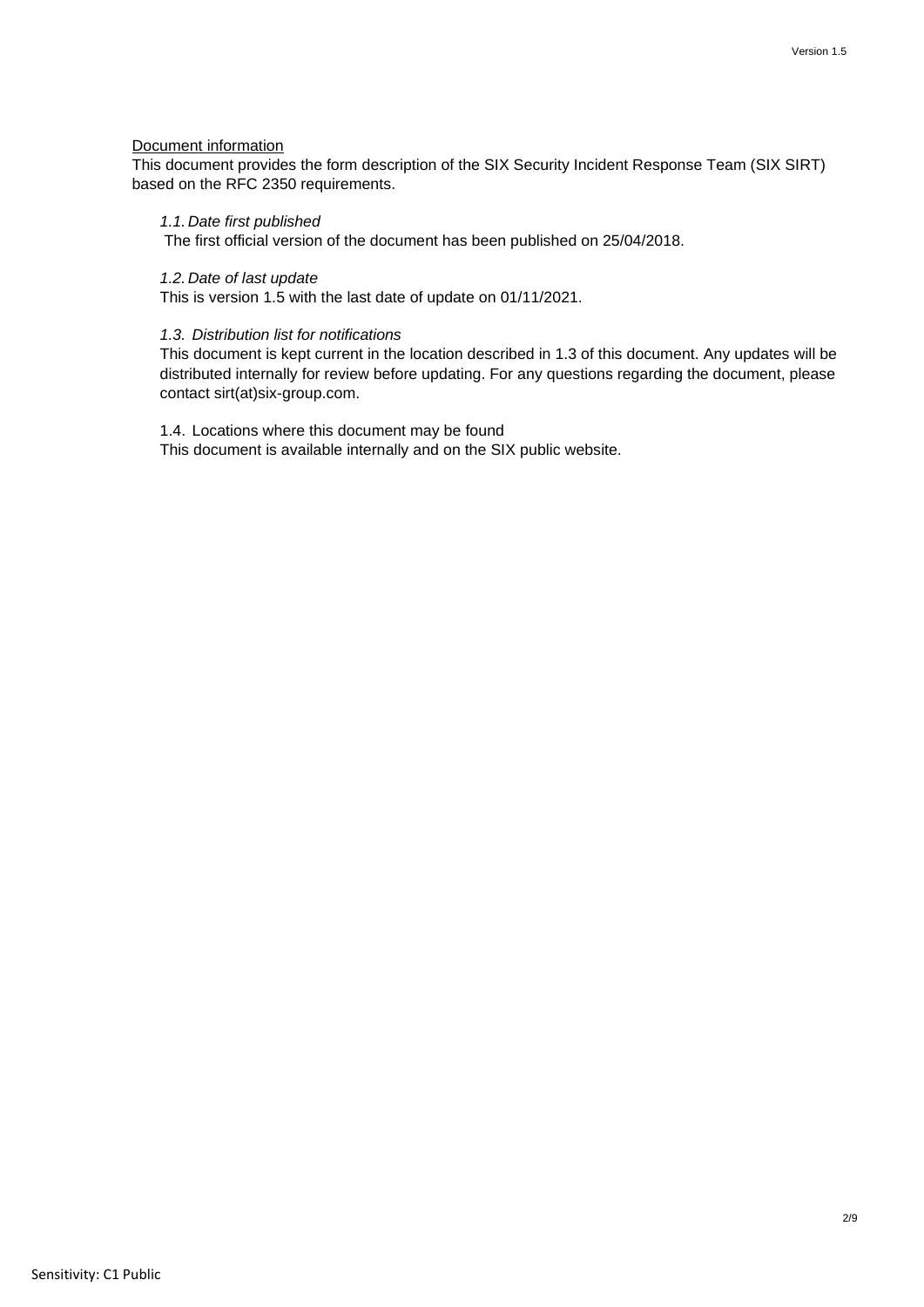1. Contact information *1.1. Name of the team* SIX Security Incident Response Team Short name: SIX SIRT

*1.2. Address* Hardturmstrasse 201 8021 Zurich, Switzerland

*1.3. Timezone* GMT +1 (CET)

*1.4. Telephone number* Only available internally.

*1.5. Other communications* Not applicable.

*1.6. Electronic mail address* sirt(at)six-group.com

*1.7. Public keys & encryption information* -----BEGIN PGP PUBLIC KEY BLOCK----- Version: OpenPGP totemomail

mQENBGFJif8BCADTwNuGiWkMf089fFC/k6mmLUulEcH032i+FjDetCPtYnvMMi2T 8QA0TcHxTDlyFLVl2rkb6Z922B4Qm1SOwBn4M2NDtkI0p45NiCtlhskSBoImMdXK 7J1K/v4JnnpTSLWymqP/4LnM0ZyJqwDTOk5phA1H2zmMgdFqq5mxba6/YwxpoptH fV6Nt7pgzn7qiJKgolOSaEioEJPLVRcXlbR9BI3CRYDWGOJZCeX0c6CovgBJOFQs +sDOJ2PTDLtncY2VL9XQHIvVhwlNRr+B2rDubYxPi2aW47tz9o/jwraGWhTPMKRQ UpqUNBkszn8sJVILJkGm48NabiVQQ4Zqy4W9ABEBAAG0GVNpcnQgPHNpcnRAc2l4 LWdyb3VwLmNvbT6JAhwEEwEIAAYFAmFJif8ACgkQw+kCKgSUCLvPvhAAmiUiD/6F 6KGko8jRxLZolKb4QN4d1j7TBlvhjJROv9VKXaquM0BrncYOGEep3JVW7AQFj3Yi btxR2UrtjAkfu9MJ01/B51uyhTfwYLdkHXxbyJZrcVGdOHgpIDizpOBSuGmlSUYW FUJI8PAR/3QP3L/8EFvWjL4vqJzrbwy4heBDwyEeHctYeFkji9a7xdbvoNs90I43 Eeys5fbEIMmALOz18g92JEeLEJ04e8cSFO706j2PMCjtoY+vLfOS9SSfm4sWi8np iPOT7Bp812APtE5itfJFMfSHc218VRmpbl1jpBPOH0a3BvFMln8PF5y95CcK+LET fvuaKd/Smhck7kYvqR1YY5QH29pt/gQ5eY2xnsb+uS6T0d1unFzrKdIleHiqI5x9 wsyEVygHosW6m7Vqcr62aVqSw+G055N7m/Q/cOsLZXbcl4kGI5V4yOomYa4CrW8C 7YPuK4GwgR8lYKjPfCpSlTzV22srHaTOlWWSAXDbhUmCUtj3vLADDgtmf46klDja frZ3nGGj9SozKM024fYY+JjcjMfstN1ipobci7JKclvT3kOEcmlvhOTFzgwYVUgB aGH1LmRfiNzdgOU5maef7uQpx213KzNEOSDlpQ+RF34OQ1lAk3WbOHUxpfcnsQBs ypu6E1EhRIzTxU6yL/t/0HCbPzlNHUbu7TiJATYEEwEIACAFAmFJigAGCwkIBwMC BBUICQoEFgIDAQIbDwUJA8JnAAAKCRCZMBXFFNKBNnA+B/9h3JFa9oZWtdp7zkeN abXFCpdKOLUvBH3NDQv14iDXIv2wrgRPkHyjQOZnHXJgFjnreKwIflkBJ0bLj6Nb 62cdb1hBkARrmq28JDHK+WmDngGCk0kZHS24uSBgptvx91Rd4WeQcTkXvLmMiWjR gnWV2u1ff25d28YmqzEVz6F9JGSkl0IIWHzAcJz3zeNVOTHDMvlgynxoukNzYQSb spQqEKdPzIFMjihCCNsXpeTMx8dx5O1C8kCi7bEg3v78czJLuIrdM7+hjToHBhct n+EJgKe+Yu2IKSrJJCKbPcYOASmOMEe+vJLIBNcaHQD6N/v4Vrh2KMJbeMVO9Ng7 +Wxh=ZfYA

-----END PGP PUBLIC KEY BLOCK-----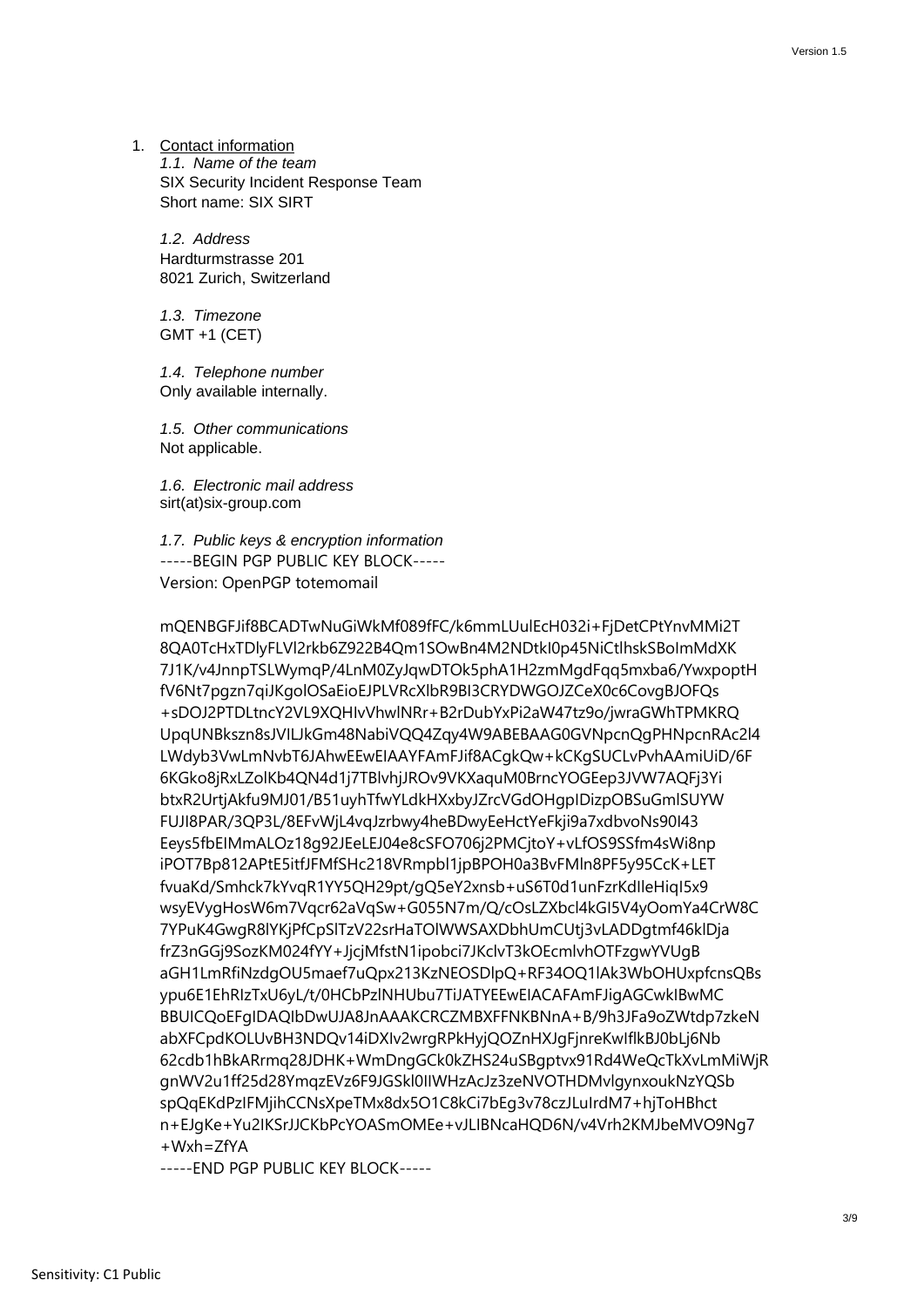*1.8. Team members* No public information about the SIX SIRT team members is provided.

*1.9. Other information* Not available.

*1.10 Points of customer contact*

The preferred method for contacting the SIX SIRT is via e-mail sirt(at)six-group.com.

Additionally, potential information security incidents can be submitted through the Responsible Disclosure portal at: <https://www.six-group.com/en/products-services/newservices/contacts/soc.html>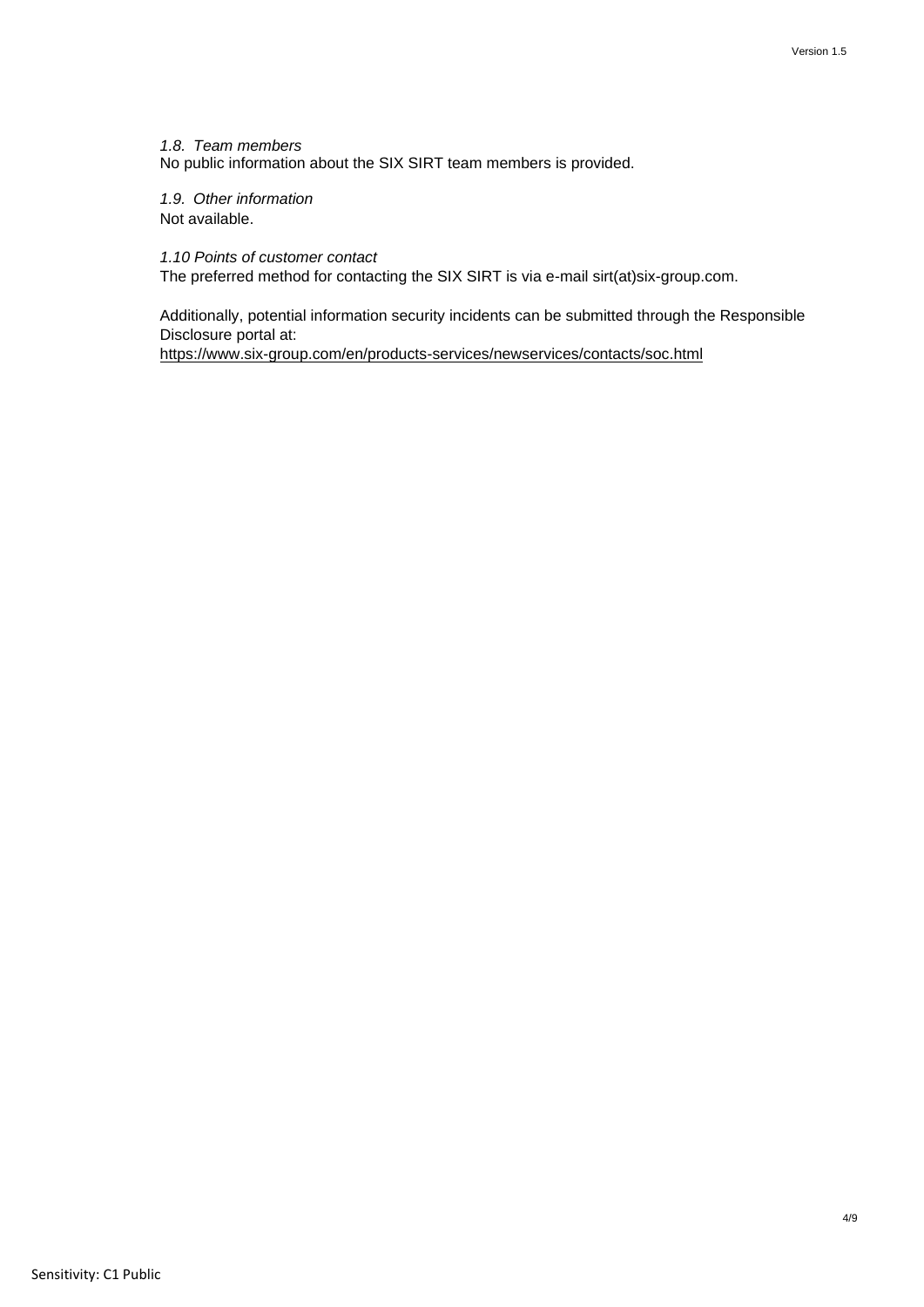## 2. Charter

#### *2.1. Mission statement*

The core mission of the SIX Security Incident Response Team (SIRT) is to provide information, guidance and assistance to reduce the risks of information security incidents as well as leading the response to such incidents in a professional, effective and timely manner when they occur. Additionally, the SIX SIRT is responsible for independent reporting of risk arising from such incidents. The mandate and full authority is described in 3.3 and 3.4. This mandate applies to the whole of SIX Group including its international subsidiaries.

In addition to incident response, the SIX SIRT proactively gathers, analyses and disseminates relevant threat intelligence in order to prevent, prepare for and communicate about upcoming attacks against the SIX Group. By maintaining a continuous overview of the threat landscape, the team is able to support other security teams in order to challenge, adjust, improve or introduce new security controls in a timely manner and effectively protect the SIX Group from cyber attacks.

As a center of competence, the SIX SIRT collaborates closely with the SIX Security Operations Center (SOC) as a point of escalation, support and guidance, and oversees all of the relevant information security processes and capabilities. In addition to threat intelligence and information security incident management, the SIX SIRT is responsible for threat hunting and security advisory capabilities. Last but not least, SIX SIRT actively develops roadmaps and sets future priorities, designs requirements, reviews and controls the quality as well as leads continuous improvement of all of the capabilities. The SIX SIRT also acts as the official point of contact for law enforcement agencies with regards to information security incidents.

#### *2.2. Constituency*

The constituency of the SIX SIRT consists of infrastructure and services offered by SIX and its international subsidiaries as well as SIX employees in order to be clear where the team as an internal organization is legally allowed to perform responses to information security incidents. In case of leased infrastructure and managed services, the SIX SIRT is only intervening in incidents involving the underlying infrastructure managed by SIX unless otherwise agreed with the provider.

#### *2.3. Sponsorship and/or affiliation*

The SIX SIRT has a reporting line to the Head Cyber Security with a dotted reporting line to the Chief Security Officer and the Chief Risk Officer at SIX.

#### *2.4. Authority*

The mandate and full authority to act as the central point of expertise and guidance as well as help mitigate any threats resulting from information security incidents has been given to the SIX SIRT team by the SIX CSO in line with the Annex 16 of the S2 Security Regulation and within the framework as defined by SIX HR and Legal.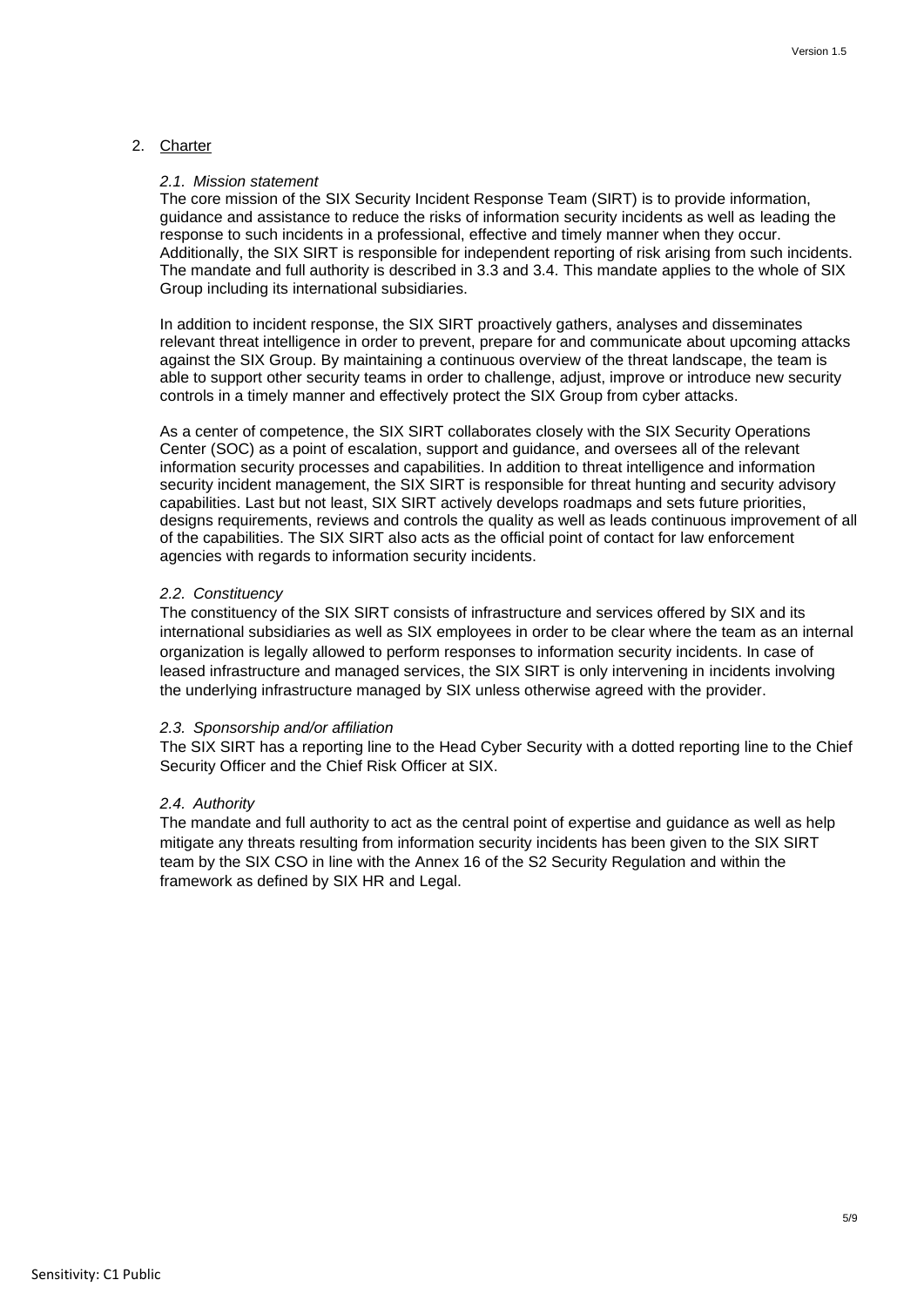## 3. Policies

#### *3.1. Types of incidents and level of support*

SIX SIRT is authorized to address all types of information security incidents which occur, or threaten to occur within the limits of the team's constituency. Upon intake, incidents are prioritized according to their severity and impact as well as classified into one of the following 8 categories.



The level of support given by the SIX SIRT will vary depending on the type and severity of the incident and SIX SIRT's resources available at the time. In general the, the target service level for responding to any incidents reported via email to the SIX SIRT is 90% within 1 business day. The SIX SIRT also has an on-duty team member available for emergencies on a 24x7 basis.

## *3.2. Cooperation, interaction and disclosure of information*

SIX SIRT is a member of different intelligence sharing communities and works closely together with CERT/CSIRT teams worldwide. There are legal restrictions on the flow of information from SIX SIRT as well as policies from SIX, all of which (in this order) are respected by the team. The SIX SIRT also actively collaborates with the Swiss GovCERT as well as different law enforcement agencies and regulatory bodies within Switzerland. Among others, the SIX SIRT is an active member of FIRST, the WFE GLEX security community, FS-ISAC as well as the SWIFT community.

SIX SIRT takes all appropriate measures to respect the confidentiality of all incoming information regardless of its priority. Neither personal nor overhead data are exchanged unless explicitly authorized. Next to the corporate security policy on data classification, SIX SIRT applies the Traffic Light Protocol [\(https://www.us-cert.gov/tlp\)](https://www.us-cert.gov/tlp) for information that is shared and/or distributed with trusted parties.

The TLP colour should be indicated within the subject or at the beginning of the email message or document. If contact is through phone or video conference, the TLP classifications should be stated prior to the delivery of the information. All incident-related with other teams should be tagged with a unique identifier and recorded within the SIX SIRT information security incident management system.

#### *3.3. Communication and authentication*

Communication with SIX SIRT occurs by various means, including telephone, e-mail and in person. Telephones will be considered sufficiently secure to be used unencrypted. Unencrypted e-mail will not be considered particularly secure, but will be sufficient for the transmission of low-sensitivity data. If necessary, please use encryption as advised above.

The trustworthiness of the communicating entity will be tested through the resources available. In order to ensure authenticity of information, please use PGP signatures.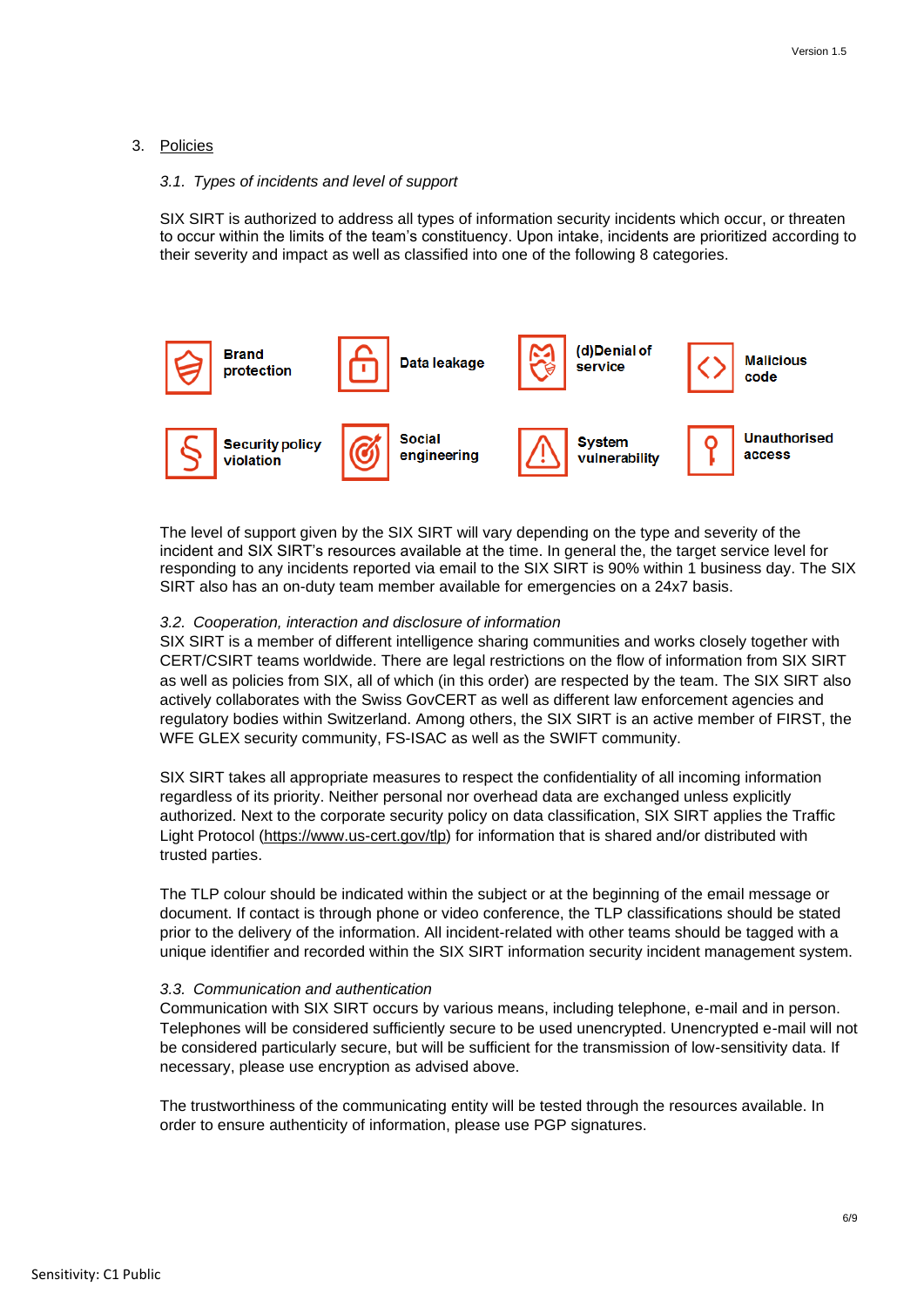# 4. Services

The SIX SIRT provides the following services to the SIX organization.



| <b>Reactive services</b>   | <b>Proactive services</b>     | <b>Quality management services</b> |
|----------------------------|-------------------------------|------------------------------------|
| Alerts and warnings        | Announcements                 | Risk analysis                      |
| Incident handling          | Technology watch              | Security consulting                |
| Incident analysis          | Development of security tools | Awareness building                 |
| Incident response          | Intrusion detection services  | Education/training                 |
| Incident coordination      | Security awareness raising    | Product evaluation                 |
| Vulnerability handling     |                               |                                    |
| Vulnerability analysis     |                               |                                    |
| Vulnerability coordination |                               |                                    |
| Artifact handling          |                               |                                    |
| Artifact analysis          |                               |                                    |
| Artifact coordination      |                               |                                    |
| Forensic analysis          |                               |                                    |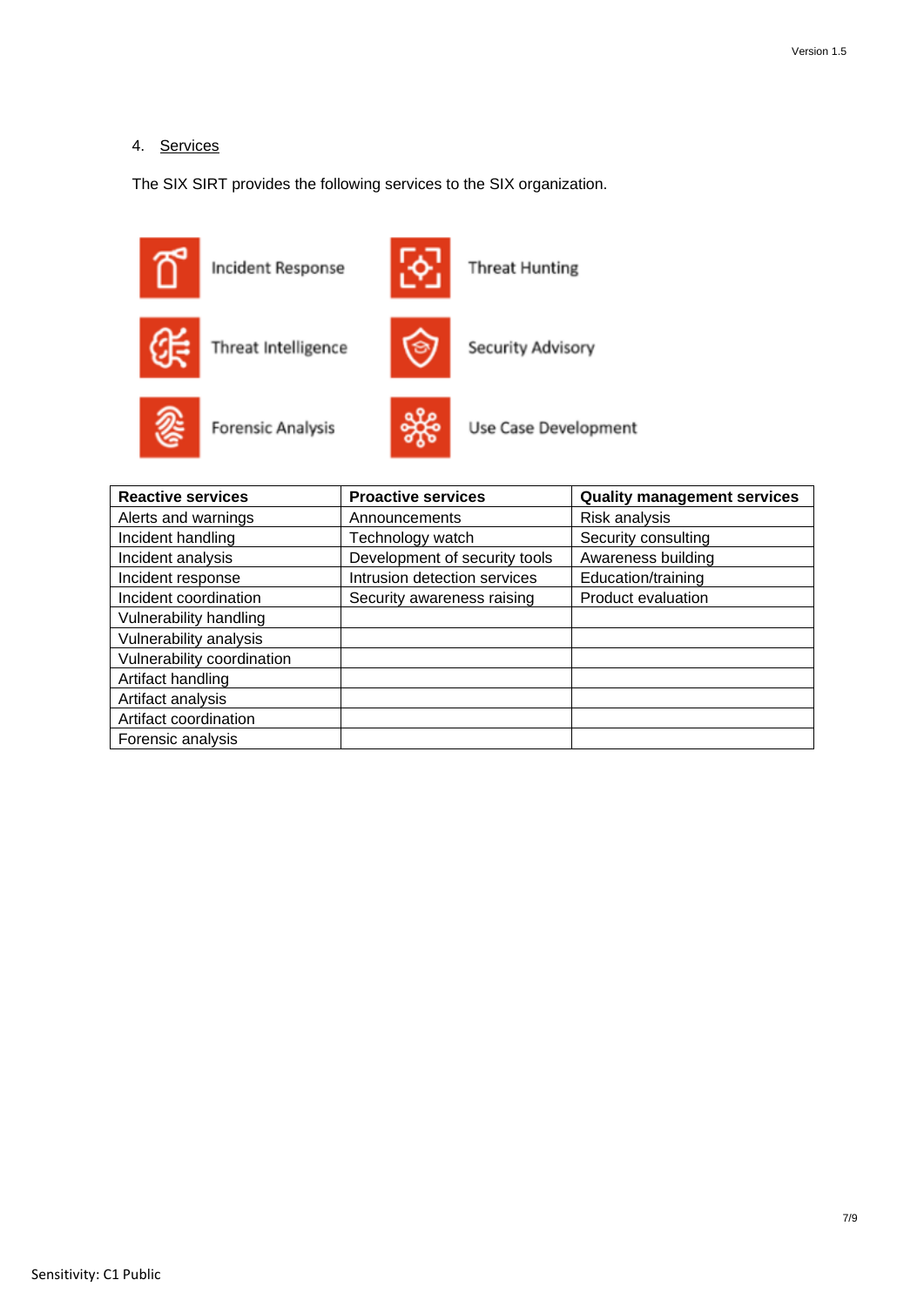# 5. Incident reporting forms

SIX offers the possibility to submit potential vulnerabilities and incidents through the 'Report a Cyber Security Incident' form online.

<https://www.six-group.com/en/products-services/newservices/contacts/soc.html>